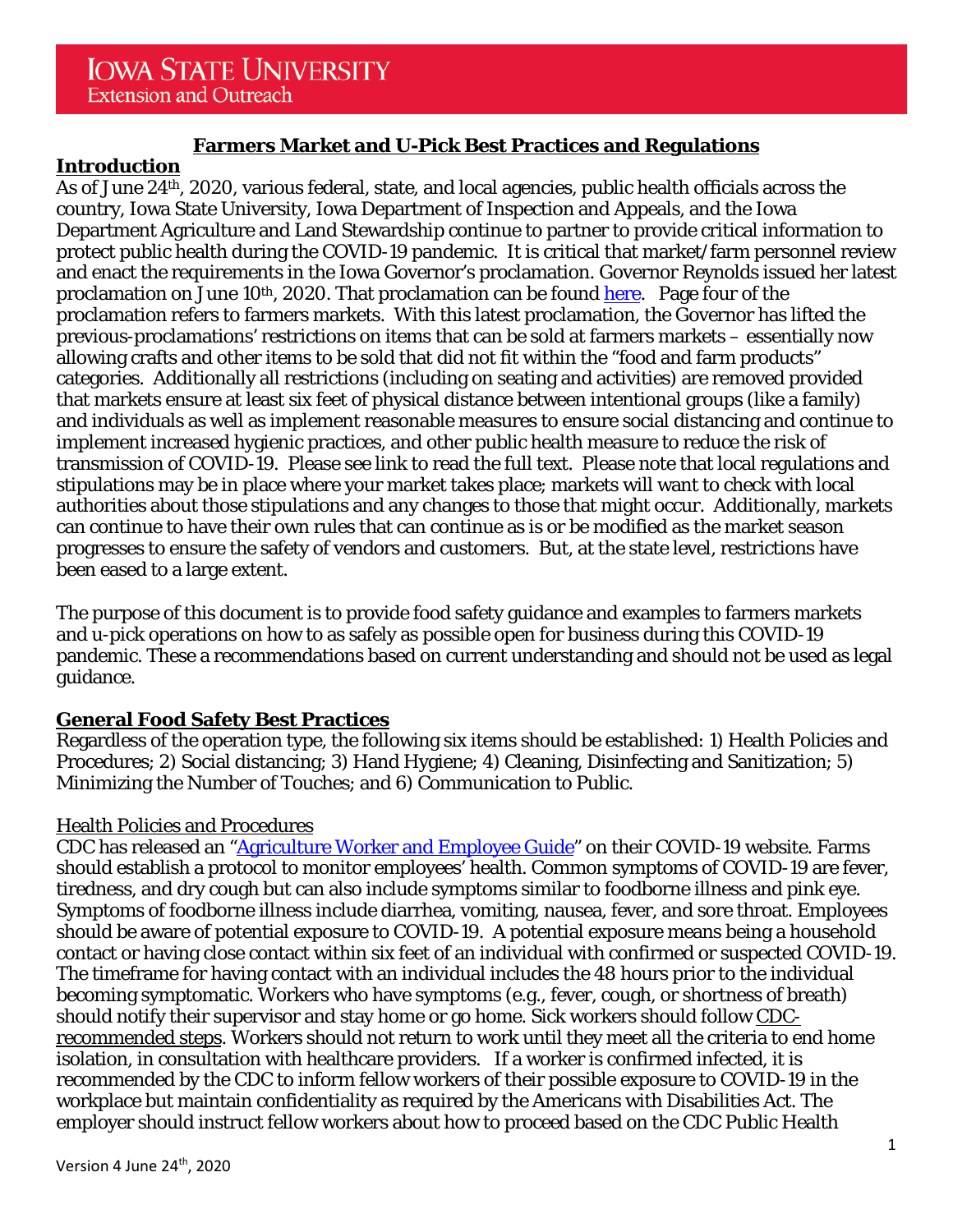# Health Policies and Procedures, continued

Recommendations for Community-Related Exposure. The confirmed infected employee should stay home until 14 days after last symptoms and maintain social distance (at least 6 feet) from others at all times. They should self-monitor for symptoms (i.e. check temperature twice a day and watch for fever, cough, or shortness of breath). Employers should: 1) Close off areas used by the person who is sick; 2) Clean and disinfect a sick worker's workspace. Wait 24 hours or, if 24 hours is not possible, as long as practical before you clean and disinfect; 3) Open outside doors and windows to increase air circulation in the exposed area, if reasonable given food safety regulations; 4) Collect information about the worker's contacts among co-workers, up to 2 days prior to symptom onset, to identify other workers who could be considered exposed. This same protocol should be applied to your customers. No customers with symptoms for two days prior should visit your market/farm to pick up goods. Communicate these expectations to your customers. Visitors expressing symptoms of COVID-19 should be asked to leave the premises immediately and common areas cleaned and disinfected.

#### Social Distancing

Social distancing of six feet should be maintained as much as possible. The design should encourage customer traffic flow that only moves in one direction. At farmers markets, there should be a minimum of six feet between each booth and take effort to minimize areas where crowds congregate. To ensure social distancing between you and your customers, place a table, physical barrier, or floor markings to indicate the six foot mark. Limiting the number of persons who are in the market/farm and extending the hours of operation will provide additional assurances that crowding will not occur. Some operations have made sign-up times to attend the market/farm, some have self-checkout system with staff on hand to assist as needed, and others have gone to a preorder curbside pickup. At U-pick farms, encourage customers to harvest 6 feet away from other guests. Encourage your customers and employees to wear face masks during their visit. Stagger employees break times during the work day to ensure social distancing during breaks. Encourage your employees to practice social distancing and avoid large gathering outside of the work schedule.

# Hand Hygiene

Farms should ensure adequate availability of hand washing stations on the farm and ensure that there are hand hygiene options at individual market stalls to ensure hand hygiene is followed. Schedule time for hand washing to encourage employees to keep their hands clean. Re-train your employees on how and when to wash their hands. Schedule times to check the supplies at each hand washing station and to clean and sanitize throughout the day to ensure each hand washing station serves its purpose. Wash hands for 20 seconds using five basic steps: 1) rinse with potable water; 2) apply soap; 3) scrub; 4) rinse with potable water; and 5) dry hands by using a single use towel, or an automatic drier, or you can air dry. Wash hands after eating, drinking, smoking, using the restroom, or touching animals. Hand sanitizer can be used if hand washing is not feasible. Remember that the hand sanitizer liquid should be wet on hands for a minimum of 20 seconds.

# Cleaning and Sanitizing

Review, improve, and reinforce your standard operating procedures for cleaning, sanitizing, disinfecting, and drying any food contact surfaces, food handling equipment, bins, tools, and high contact surfaces. A schedule should be established for when surfaces will be cleaned, disinfected, and sanitized. The first step to clean and sanitize surfaces is to understand the difference between cleaning and sanitizing. Cleaning means to remove soil, dust, grease, or other debris from the surface. Sanitizing means to reduce the microorganisms on the surface. The cleaning process typically includes using soap or detergent to scrub the debris from a surface. Dishwashing soap is an example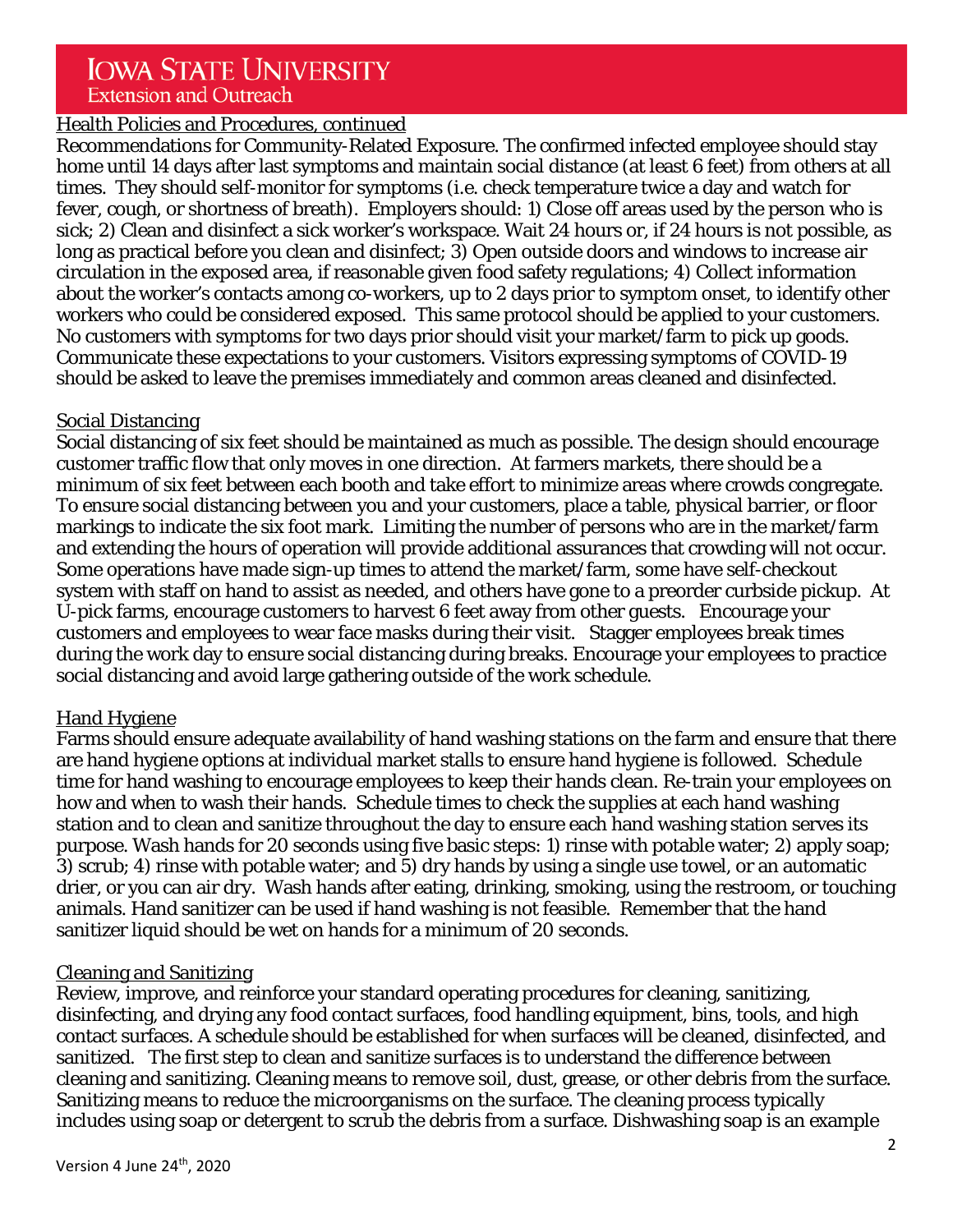# Cleaning and Sanitizing, continued

of a soap or detergent product that can be used. Pre-rinsing to remove larger pieces of debris before scrubbing will make the process more effective. Follow this general procedure for cleaning surfaces: 1) Wet the surface; 2) Scrub the surface with detergent; 3) Rinse the surface; and 4) Allow the surface to air dry. The sanitizing process typically includes using a chemical disinfectant to reduce microorganisms on the surface. Surfaces and objectives should be cleaned before sanitizing is effective at reducing the risk of spreading infection. Viruses, in general, can be relatively long-lasting in the environment. *This cleaning and sanitizing procedure is a standard food safety procedure and has not changed from general GAPs best practices.* Use an EPA-approved product that has an emerging viral pathogen claim [EPA's Registered Antimicrobial Products for Use against](https://www.americanchemistry.com/Novel-Coronavirus-Fighting-Products-List.pdf)) Novel [Coronavirus SARS-CoV-2, the Cause of COVID-19.](https://www.americanchemistry.com/Novel-Coronavirus-Fighting-Products-List.pdf)) Follow the manufacturer's instructions for all cleaning and sanitizing products. Not all products are appropriate for food contact surface sanitizing. Please note that there is a specific chemical contact time for these sanitizers (such as 30 seconds or 2 minutes) and proper personal protective equipment (such as gloves or goggles) may be required to use. High contact surfaces include cellphones, door knobs, restroom faucets, counters, soap dispensers, toilet seats, desks, chairs, and computer keyboards. It may also include steering wheels, shifters, and keys on frequently used farm vehicles. Refer to the Center for Disease Control [website](https://www.cdc.gov/flu/school/cleaning.htm) for more details.

#### Minimize the Number of Touches

Determine how many employees are needed for your market/farm to operate. Consider minimizing the number of people handling the product and the number of times the product is touched by different people. An example is the pack crew is also the crew that operates the farmers market. These considerations should include farm workers, distributors, and customers. Pre-bagging of product can minimize the number of touches.

#### Communication to Public

Ensure that your customers know your new procedures. Communicate these requirements to your customers through your marketing outlets such as Facebook, website, and signage on your farm to ensure expectations are set. Communication should include information about: 1) what your business is doing to ensure your employees are healthy and your product is safe; 2) emphasize staying home if sick; 3) any new procedures to pick up product (such as curbside, delivery, specific times to pick up items, and mask suggestions); and 4) payment options (such as cash free options or paying online). Specific signage should be at the entrances that prohibits anyone who has had a fever in the last three days, been ill, or is visibly showing signs of illness (i.e., coughing and sneezing) from entering the market and signage at the entrance and exits instructing all staff, sellers, and buyers to practice social distancing, cover coughs and sneezes, and wash hands or use hand sanitizer often.

# **Best Practices for Farmers Market and U-Picks**

#### $\checkmark$  General

- o Follow the above six recommendations: 1) Health Policy and Procedure; 2) Social distancing; 3) Hand Hygiene; 4) Cleaning, Disinfecting and Sanitization; 5) Minimizing the Number of Touches; and 6) Communication to Public
- o Follow any new state or federal proclamations on how to operate your business
- o Be prepared if an employee is sick and cannot make the shift
- o Be prepared if an employee becomes sick within the shift
- o Consider a cash free/ hands free option
- o Control/restrict flow through the farm/market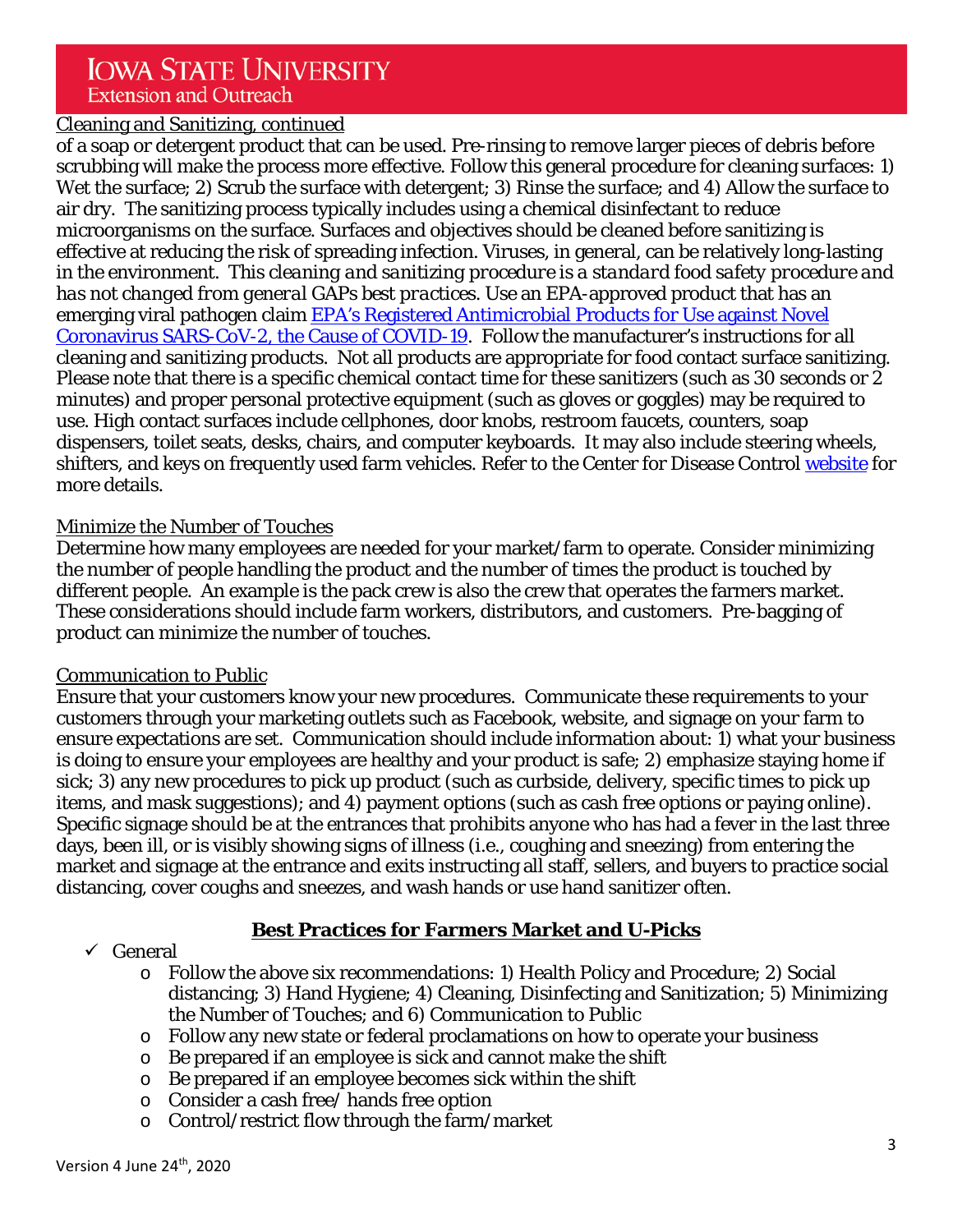# $\checkmark$  General, continued

- o Adequately space vendors to ensure social distance requirements can be met
- o If food trucks and prepared food vendors are operating, have them operate as a take-out only style
- o Set up a schedule for sanitizing all surfaces that people touch and all surfaces of the restroom

#### $\checkmark$  Display

- o Consider a table covering that can be cleaned and sanitized, such as vinyl and plastic and avoid cloth or wood
- o Have supplies available to clean and sanitize your booth or contact surfaces
- o No sampling of food items
- o Place a table between you and your customer to enforce a 6 foot distance
- o Limit the number of products on display
- o If a customer has their own bag, set the items on table and allow them to bag their product (do not touch their bag)
- $\checkmark$  Hand Hygiene
	- o Hand washing stations and hand sanitizing units should be at entrance and throughout the market/farm
	- o Hand washing single units or hand sanitizer should be at each booth (specifically for cash and card handling)
	- o Hand washing stations and hand sanitizing units should be checked for supplies on a regular schedule
- $\checkmark$  Alternate Delivery
	- o Consider online ordering of items with a pick up or delivery option
	- o Pre-bag products to minimize number of touches
- $\checkmark$  Communication
	- o Signage should communicate expectations at the market/farm
	- o Communicate with the local health department about current concerns in your county
- $\checkmark$  Staff
	- $\circ$  If possible at farmers market, minimum of two people at the booth (1 for payment and 1 for product)
	- o On farm, more than one person should be at check out to ensure a line does not form
	- o Schedule hand washing breaks throughout the day
	- o Schedule cleaning and sanitizing throughout the day
	- o Schedule eating and drinking breaks at the onset and during the shifts to discourage eating in the booth
- $\checkmark$  Breaks
	- o A large open space should be available for eating and drinking so social distancing can be maintained
	- o Hand washing stations should be at the entrance and exit of the break area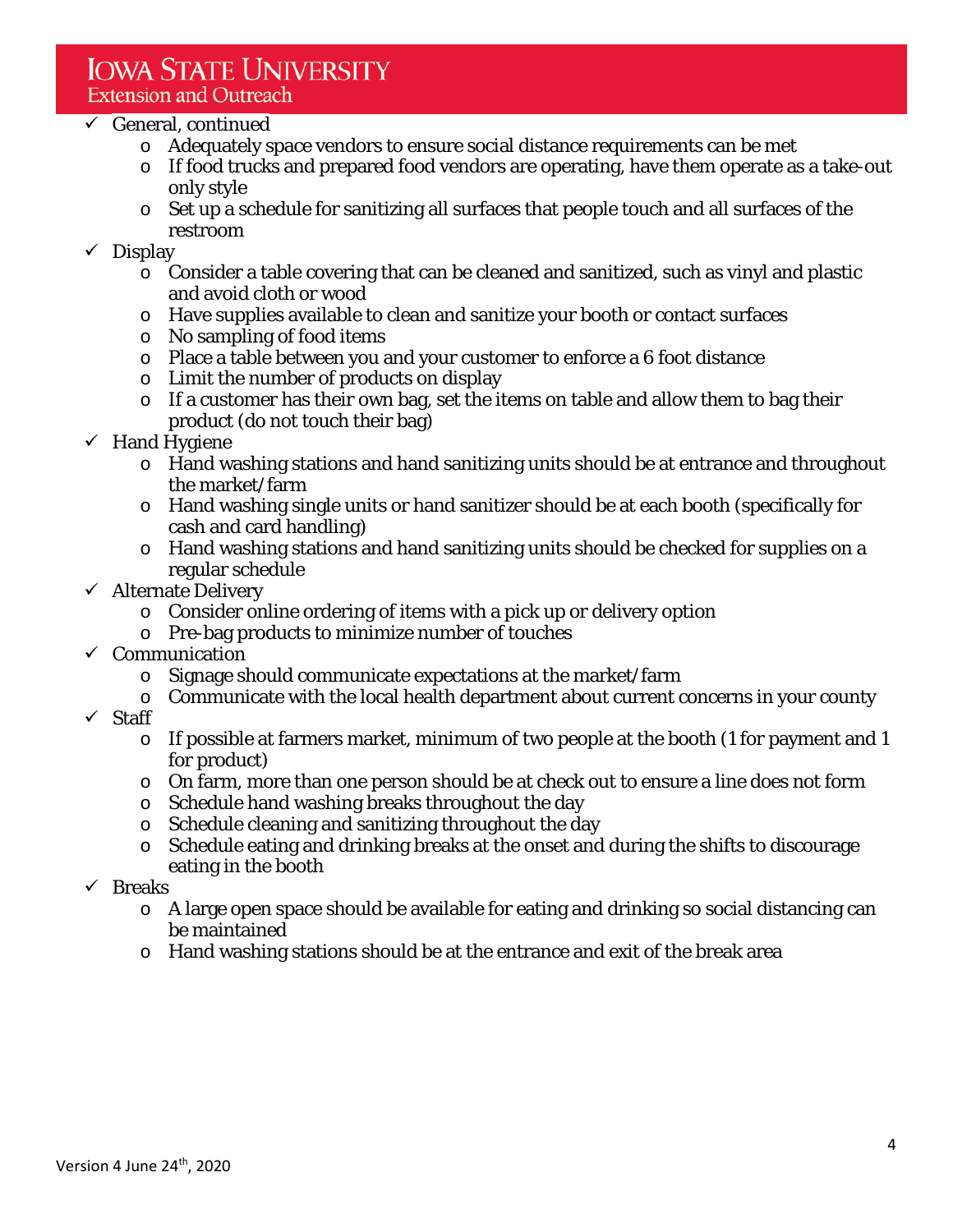# **My Next Business Move: How can I sell and distribute my product?**

*These state and federal regulations have not changed and they are provided just as a reminder of the rules to operate appropriately*.

Below is a list of examples of vendors or operators and how they can distribute their products:

- $\checkmark$  Example 1: A vendor or farmer selling whole uncut produce at farmers market
	- o If you are selling whole uncut produce that was grown by the vendor, except for sprouts
		- Not subject to Iowa Department of Inspection and Appeals regulation
		- Yes: customers can order and pay online
		- Yes: you can distribute to customer either at a farmers market or from your residence
		- Yes: you can ship or deliver your produce to a customer within the state of Iowa and outside the state of Iowa
	- o If you are the middle person involved with buying and selling of produce for redistribution at the farmers market
		- Not subject to Iowa Department of Inspection and Appeals regulation
		- Yes: customers can order and pay online
		- Yes: you can distribute to customer either at a farmers market or from your residence
		- Yes: you can ship or deliver your produce to a customer within the state of Iowa and outside the state of Iowa
	- o If you are the middle person involved with buying and selling of produce for redistribution on the commercial market
		- You are subject to Department of Inspection and Appeals regulation and must be licensed as a warehouse
		- Yes: customers can order and pay online
		- Yes: you can ship or deliver your products to a customer within the state of Iowa.
		- Yes: you can ship or deliver your products to a customer outside the state of Iowa.
	- o Note: Shipping or delivery of CSA foods cannot include foods which are traditionally allowed to be sold at farmers market without licensing. Examples include unprocessed shell eggs, jam, homemade baked goods, and freeze dried berries.
- $\checkmark$  Example 2: A vendor selling non Time/Temperature Control for Safety (TTCS) foods (i.e., exempt home food operators; such as standardized jams and jellies, spices) at a farmers market
	- o Not subject to Iowa Department of Inspection and Appeals regulation. No license required
	- o Yes: customers can order and pay online
	- o Yes: you can distribute to customer either at a farmers market or from your residence
	- o No: shipping or delivery is not allowed without appropriate license from Iowa Department of Inspection and Appeals
- $\checkmark$  Example 3: A farmer selling Time/Temperature Control for Safety (TTCS) produce (such as shredded lettuce or cut melons) at farmers market
	- o You are subject to Department of Inspection and Appeals regulation
	- o You need an appropriate license to sell and distribute, regardless of method
	- o If you have a Food Manufacture license from the Iowa Department of Inspection and Appeals, then you can sell, ship or deliver with no restrictions within the United States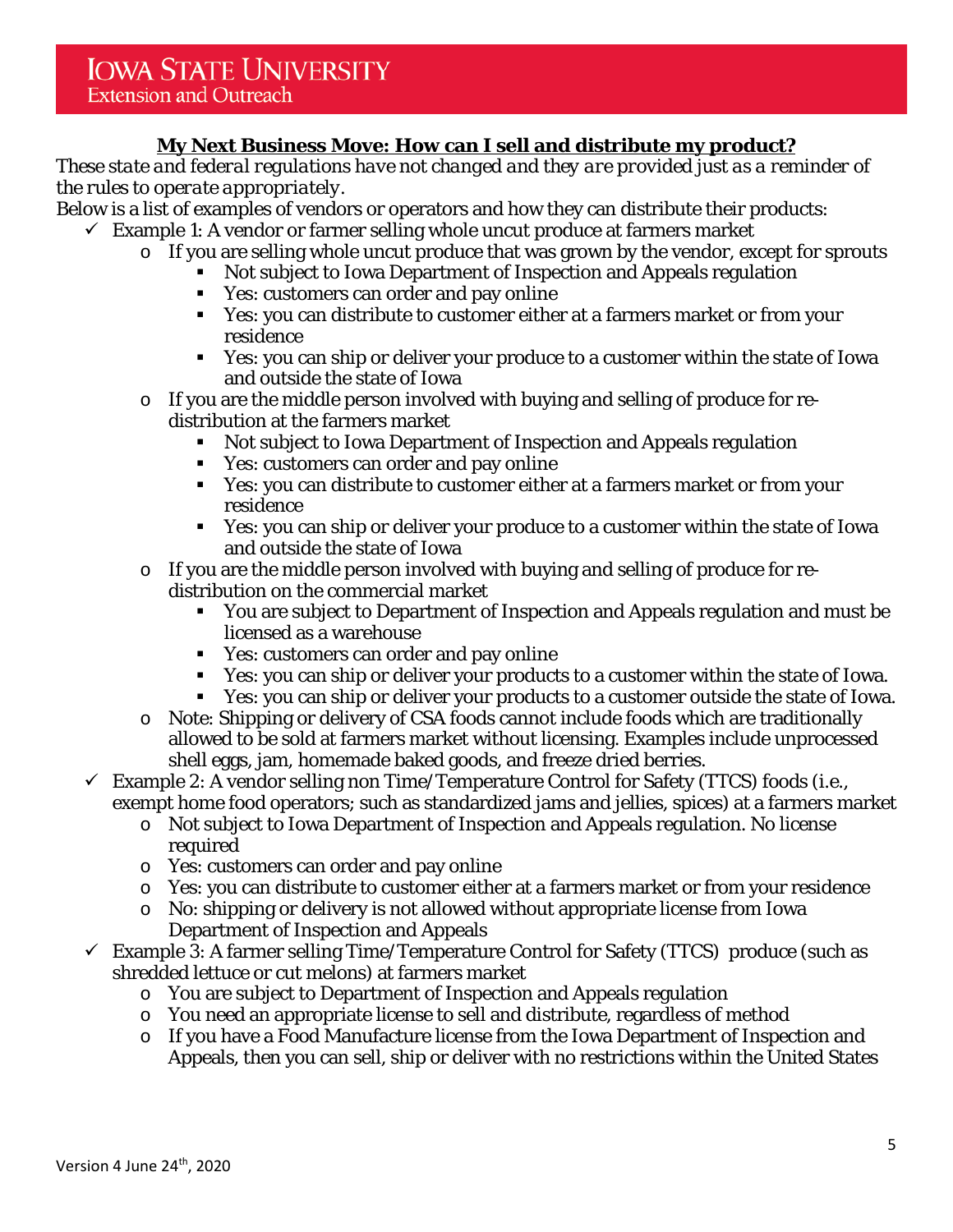# **IOWA STATE UNIVERSITY**

# **Extension and Outreach**

# **My Next Business Move: How can I sell and distribute my product?, continued**

- $\checkmark$  Example 4: A farmer selling non Time/Temperature Control for Safety (TTCS) foods (such as diced carrots, dehydrated apple slices or freeze-dried berries) at a farmers market
	- o Not subject to Iowa Department of Inspection and Appeals regulation. No license required.
	- o Yes: customers can order and pay online
	- o Yes: you can distribute to customer either at a farmers market or from your residence
	- o No: shipping or delivery is not allowed without appropriate license from Iowa Department of Inspection and Appeals
- $\checkmark$  Example 5: A red meat or poultry product vendor who sells at the farmers market
	- o Your product must have been processed in a state or federal officially inspected plant and bear an Iowa or USDA/FSIS mark of inspection
	- o You must have an Iowa Department of Inspection and Appeals Warehouse License and Time/Temperature Control for Safety (TTCS) Farmers Market license
	- o Yes: customers can order and pay online
	- o Yes: you can distribute and ship your products to a customer within the state of Iowa
	- o You cannot ship or deliver state inspected product outside the state of Iowa. Only products bearing a federal (USDA/FSIS) mark of inspection can be shipped or deliver to a customer outside the state of Iowa.
	- Note: Your product must be sold by weight, not by piece. If your CSA includes meat or poultry products, they must bear a mark of inspection (either bear an Iowa or USDA/FSIS mark of inspection). If your CSA is connected to Supported Agriculture (SA) subscriber/member with a livestock producer, you can buy a quarter, half or whole beef, half of whole hog or a whole lamb or goat, or a number of chickens – and have it properly processed under custom exemption (NOT FOR SALE).
- $\checkmark$  Example 6: A vendor who buys whole uncut produce from other growers and sells at the farmers market
	- o Not subject to Iowa Department of Inspection and Appeals regulation. No license required.
	- o Yes: customers can order and pay online
	- o Yes: you can ship your products to a customer within the state of Iowa and outside of the state of Iowa
- $\checkmark$  Example 7: A vendor preparing and selling sandwiches at the farmers market under a Farmers Market License
	- o You are subject to Department of Inspection and Appeals regulation. You can prepare and sell sandwiches at the farmers market
	- o Yes: customers can order and pay online
	- o No: you cannot do production and distribution to the customer outside of the licensed stand at the farmers market location
	- o NOTE: If you use meat and poultry products within the sandwich, it must be from an approved source ( i.e. products bear the mark of inspection or a retail label)
- $\checkmark$  Example 8: A licensed home baker selling baked products at the farmers market
	- o If you have Time/Temperature Control for Safety foods, you are subject to Department of Inspection and Appeals regulation AND you will need a Farmers Market License for Time/Temperature Control for Safety foods
	- o Yes: customers can order and pay online
	- o Yes: you can ship or deliver your products to a customer within and outside of Iowa